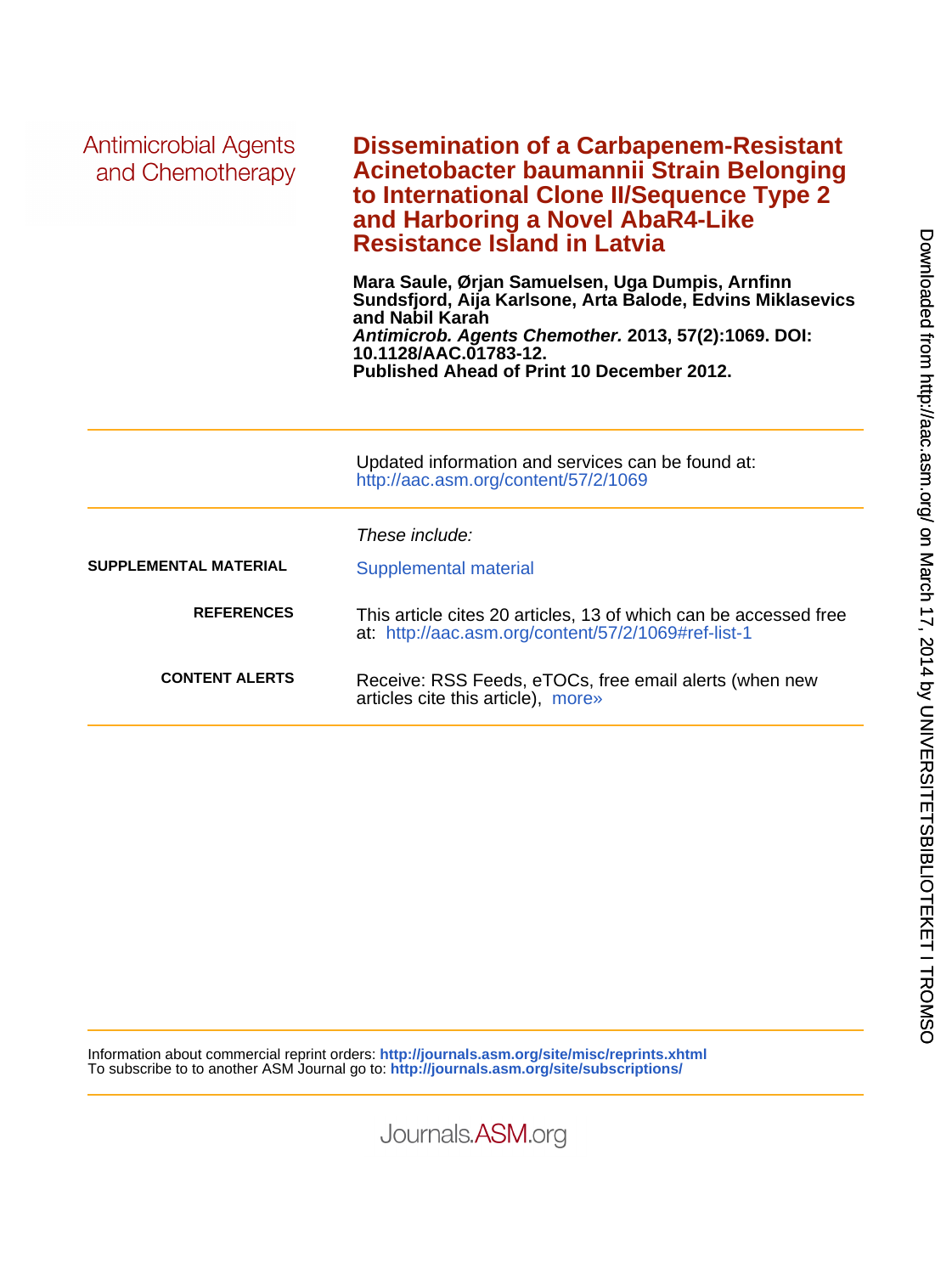

## **Dissemination of a Carbapenem-Resistant** *Acinetobacter baumannii* **Strain Belonging to International Clone II/Sequence Type 2 and Harboring a Novel AbaR4-Like Resistance Island in Latvia**

Mara Saule,<sup>a,b</sup> Ørjan Samuelsen,<sup>c</sup> Uga Dumpis,<sup>a,b</sup> Arnfinn Sundsfjord,<sup>c,d</sup> Aija Karlsone,<sup>b</sup> Arta Balode,<sup>a,e</sup> Edvins Miklasevics,<sup>a,e</sup> **Nabil Karah<sup>c,d</sup>** 

P. Stradins Clinical University Hospital,<sup>a</sup> University of Latvia,<sup>b</sup> and Riga Stradins University,<sup>e</sup> Riga, Latvia; Reference Centre for Detection of Antimicrobial Resistance, Department of Microbiology and Infection Control, University Hospital of North Norway,<sup>c</sup> and Research Group for Host-Microbe Interactions, Department of Medical Biology, Faculty of Health Sciences, University of Tromsø,<sup>d</sup> Tromsø, Norway

An outbreak of hospital-acquired *Acinetobacter baumannii* infections, caused by a *bla*<sub>OXA-23</sub>-positive carbapenem-resistant **strain belonging to international clone II/ST2, was detected in Latvia. The strain was partially equipped with the** *armA* **gene and the** *intI1***-***aacA4***-***catB8***-***aadA1***-***qacE1* **class 1 integron. In addition, the strain carried AbaR25, a novel AbaR4-like resistance island of 46,500 bp containing structures similar to the previously described AbaR22 and Tn***6167* **islands. AbaR25 was character**ized by the occurrence of a second copy of Tn6022a interrupted by Tn2006 carrying the  $bla_{\text{OXA-23}}$  gene.

**A***cinetobacter baumannii* is an aerobic Gram-negative opportu-nistic pathogen with a remarkable ability to acquire resistance to different classes of antibiotics [\(1\)](#page-3-0). The increased detection of multidrug-resistant (MDR) and carbapenem-resistant (CR) *A. baumannii* strains in clinical settings is mainly linked to the global dissemination of a number of highly successful clones, such as international clones I and II and multilocus sequence types (STs) 15 and ST25 [\(2\)](#page-3-1).

Resistance to carbapenems in *A. baumannii* is primarily mediated by the production of carbapenem-hydrolyzing  $\beta$ -lactamases  $(3)$ . Class B metallo- $\beta$ -lactamases (MBLs) confer high levels of  $carbapenem$  resistance as well as resistance to all other  $\beta$ -lactams except for aztreonam, while the substrate profile of class D OXAtype carbapenemases is commonly diverse, with most of these enzymes showing a limited hydrolytic activity against imipenem and meropenem [\(3\)](#page-3-2). The occurrence of genes encoding aminoglycoside-modifying enzymes (AME) is the main mechanism of resistance to aminoglycosides in *A. baumannii*[\(4\)](#page-4-0). However, strains producing the 16S rRNA methylase ArmA have also been identified [\(5\)](#page-4-1). ArmA has so far been a plasmid-encoded enzyme conferring high levels of resistance to several aminoglycosides [\(5\)](#page-4-1).

Genomic resistance islands in *A. baumannii* (AbaR), first detected in 2006, can be sorted into two main models based on their genetic structures [\(6,](#page-4-2) [7\)](#page-4-3). The first model, AbaR3-like, consists of Tn*6019* as a backbone transposon and has, with the exception of AbaR2, been found only among isolates belonging to international clone I [\(6–](#page-4-2)[10\)](#page-4-4). The second model, AbaR4-like, consists of Tn*6022* as a backbone transposon and has mainly been identified among isolates from international clone II [\(11–](#page-4-5)[14\)](#page-4-6). Complex structures of AbaR4-like islands, such as Tn*6167* and AbaR22, have recently been described [\(15,](#page-4-7) [16\)](#page-4-8). Importantly, the AbaR4like islands have repeatedly been found to be interrupted by Tn2006 carrying the  $bla_{\text{OXA-23-like}}$  gene [\(12–](#page-4-9)[15\)](#page-4-7).

The aim of this study was to investigate the molecular epidemiology and antimicrobial resistance characteristics of all the CR *A. baumannii* blood culture isolates ( $n = 30$ ) obtained at the P. Stradins University Hospital (SUH) in Riga, Latvia, between May 2008 and December 2009. The study also included five invasive (cerebrospinal fluid and blood culture) CR *A. baumannii* isolates

collected by four hospitals from different cities in Latvia between March and July 2009 [\(Table 1\)](#page-2-0).

Resistance to carbapenems was confirmed in all the isolates (see Table S1 in the supplemental material). Thirty-four isolates showed high levels of resistance to ciprofloxacin. In addition, high levels of resistance to amikacin, gentamicin, and tobramycin were detected in 24 of these isolates. All isolates were susceptible to colistin. Pulsed-field gel electrophoresis (PFGE), using ApaI-digested genomic DNA, assigned all the 34 ciprofloxacin-resistant isolates to indistinguishable or closely related patterns, showing  $>$ 80% similarity to each other [\(Table 1\)](#page-2-0) [\(17\)](#page-4-10). Only the ciprofloxacin-susceptible isolate belonged to a possibly related PFGE pattern showing 70% to 80% similarity to the other patterns. The isolates belonged to international clone II ( $n = 33$ ) and PCR-based group  $4 (n = 2)$ , using two multiplex PCRs targeting the *ompA*, *csuE*, and bla<sub>OXA-51-like</sub> genes [\(18\)](#page-4-11). Of note, the band pattern of PCR-based group 4 differs from that of international clone II only in the negative result for the *csuE* allele, which could simply be due to a single polymorphism in the primer annealing regions [\(19\)](#page-4-12). Multilocus sequence typing (MLST) was performed on eight isolates with different PFGE patterns, including the two isolates from PCR-based group 4 [\(http://www.pasteur.fr/recherche/genopole](http://www.pasteur.fr/recherche/genopole/PF8/mlst/) [/PF8/mlst/\)](http://www.pasteur.fr/recherche/genopole/PF8/mlst/). The isolates were all sorted into ST2 [\(Table 1\)](#page-2-0).

PCR assays were used to detect antimicrobial resistance genes encoding the OXA carbapenemases ( $bla_{\text{OXA-51-like}}$ ,  $bla_{\text{OXA-23-like}}$ ,  $bla_{\rm OXA\text{-}24\text{-like}}$ , and  $bla_{\rm OXA\text{-}58\text{-like}}$ ), metallo- $\beta$ -lactamases ( $bla_{\rm VIM}$ ,  $bla_{\text{GIM}}$ ,  $bla_{\text{IMP}}$ , and  $bla_{\text{SPM}}$ ), and 16S rRNA methylases (*armA*,

Supplemental material for this article may be found at [http://dx.doi.org/10.1128](http://dx.doi.org/10.1128/AAC.01783-12) [/AAC.01783-12.](http://dx.doi.org/10.1128/AAC.01783-12)

Copyright © 2013, American Society for Microbiology. All Rights Reserved. [doi:10.1128/AAC.01783-12](http://dx.doi.org/10.1128/AAC.01783-12)

Received 30 August 2012 Returned for modification 14 October 2012 Accepted 2 December 2012

Published ahead of print 10 December 2012

Address correspondence to Ørjan Samuelsen, orjan.samuelsen@unn.no, or Nabil Karah, nabil.karah@unn.no.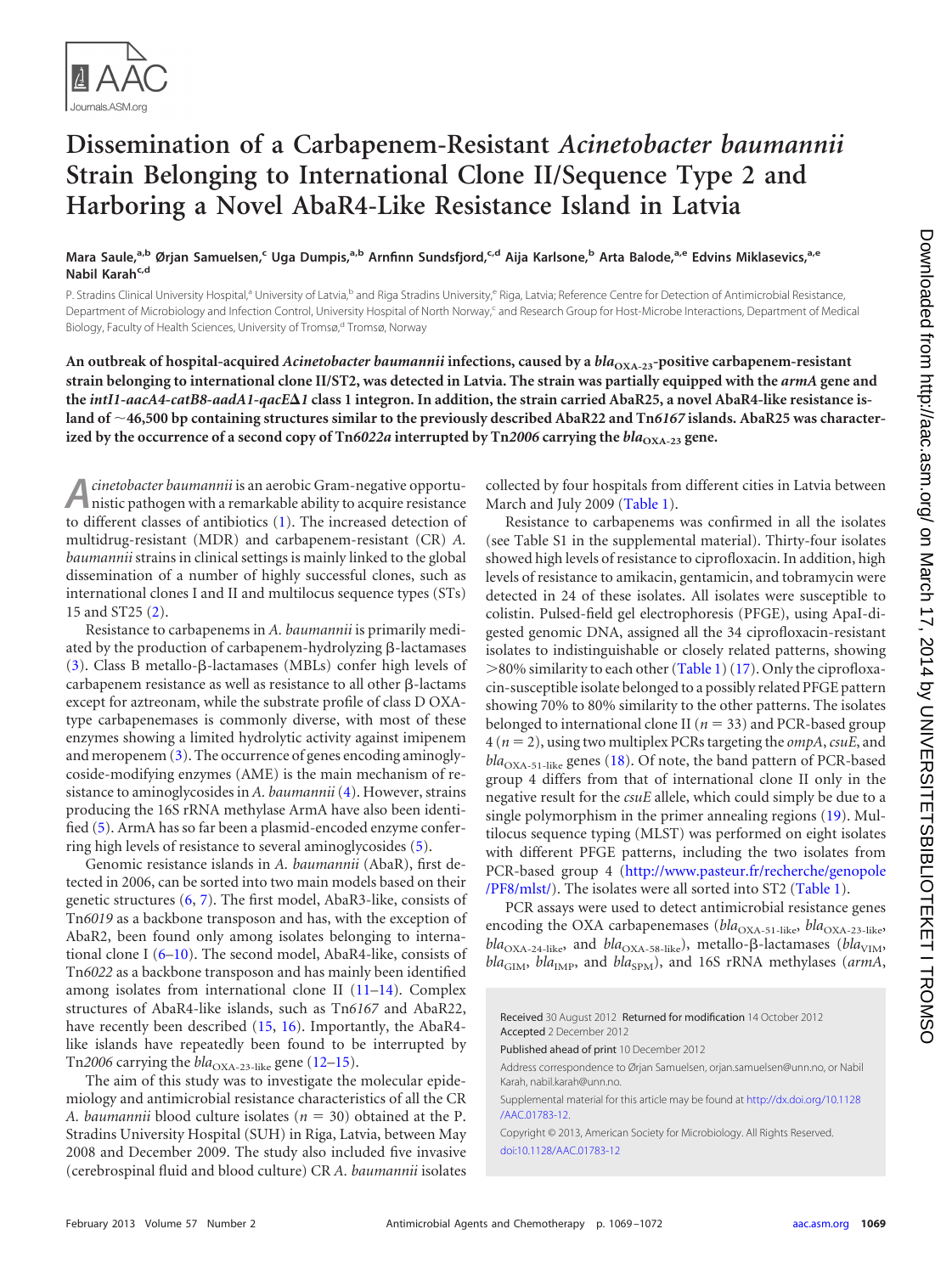|         | Date of isolation |              |                          |                          |                 |         | Clonal         |                 |  |
|---------|-------------------|--------------|--------------------------|--------------------------|-----------------|---------|----------------|-----------------|--|
| Isolate | (mo/yr)           | Hospital     | armA                     | aacA4-catB8-aadA1        | AbaR            | lineage | PFGE           | <b>MLST</b>     |  |
| K51-65  | 5/2008            | <b>PSCUH</b> | $^{+}$                   | $^{+}$                   | AbaR25          | Int. II | A1             | ST <sub>2</sub> |  |
| K51-66  | 6/2008            | <b>PSCUH</b> |                          |                          | AbaR25          | Int. II | A2             | ST <sub>2</sub> |  |
| K51-67  | 7/2008            | <b>PSCUH</b> | $\overline{\phantom{0}}$ |                          | AbaR4           | Int. II | B              | ST <sub>2</sub> |  |
| K51-68  | 9/2008            | <b>PSCUH</b> | $^{+}$                   | -                        | AbaR25          | Group 4 | A3             | ST <sub>2</sub> |  |
| K51-69  | 10/2008           | <b>PSCUH</b> | $^{+}$                   | $^{+}$                   | AbaR25          | Int. II | A1             | ND              |  |
| K51-70  | 10/2008           | <b>PSCUH</b> | $^{+}$                   | $^{+}$                   | AbaR25          | Int. II | A1             | ND              |  |
| K51-71  | 11/2008           | <b>PSCUH</b> | $^{+}$                   | $^{+}$                   | AbaR25          | Int. II | A1             | ND              |  |
| K51-72  | 12/2008           | <b>PSCUH</b> | $^{+}$                   | $^{+}$                   | AbaR25          | Int. II | A1             | ST <sub>2</sub> |  |
| K51-73  | 12/2008           | <b>PSCUH</b> | $^{+}$                   | $^{+}$                   | AbaR25          | Int. II | A1             | ND              |  |
| K51-74  | 1/2009            | <b>PSCUH</b> | $^{+}$                   | $^{+}$                   | $\Delta$ AbaR25 | Int. II | A4             | ND              |  |
| K51-75  | 1/2009            | <b>PSCUH</b> | $\! + \!\!\!\!$          | $^{+}$                   | AbaR25          | Int. II | A1             | ND              |  |
| K51-76  | 1/2009            | <b>PSCUH</b> | $^{+}$                   | $^{+}$                   | AbaR25          | Int. II | A <sub>5</sub> | ND              |  |
| K51-77  | 1/2009            | <b>PSCUH</b> | $^{+}$                   | -                        | AbaR25          | Int. II | A6             | ND              |  |
| K51-78  | 3/2009            | <b>PSCUH</b> | $^{+}$                   |                          | AbaR25          | Int. II | A7             | ND              |  |
| K51-79  | 3/2009            | <b>PSCUH</b> | $^{+}$                   | $^{+}$                   | AbaR25          | Int. II | A6             | ND              |  |
| K51-80  | 3/2009            | PSCUH        | $^{+}$                   | $^{+}$                   | AbaR25          | Int. II | A6             | ND              |  |
| K51-81  | 4/2009            | <b>PSCUH</b> | $^{+}$                   | -                        | AbaR25          | Int. II | A1             | ND              |  |
| K70-64  | 6/2009            | <b>PSCUH</b> | $^{+}$                   | $^{+}$                   | AbaR25          | Int. II | A8             | ND              |  |
| K70-65  | 6/2009            | <b>PSCUH</b> | $^{+}$                   | $^{+}$                   | AbaR25          | Int. II | A8             | ND              |  |
| K70-66  | 6/2009            | <b>PSCUH</b> | $\overline{\phantom{0}}$ | -                        | AbaR25          | Int. II | A <sub>9</sub> | ND              |  |
| K70-67  | 8/2009            | <b>PSCUH</b> | $\! + \!\!\!\!$          | $\! + \!\!\!\!$          | AbaR25          | Int. II | A10            | ND              |  |
| K70-68  | 9/2009            | <b>PSCUH</b> | $\overline{\phantom{0}}$ | -                        | AbaR25          | Int. II | A <sub>9</sub> | ND              |  |
| K70-69  | 9/2009            | <b>PSCUH</b> | -                        | -                        | AbaR25          | Int. II | A <sub>9</sub> | ND              |  |
| K70-70  | 10/2009           | <b>PSCUH</b> | $\! + \!\!\!\!$          | $\! + \!\!\!\!$          | AbaR25          | Int. II | A10            | ND              |  |
| K70-71  | 10/2009           | <b>PSCUH</b> | $\overline{\phantom{0}}$ | -                        | AbaR25          | Int. II | A <sub>9</sub> | ND              |  |
| K70-72  | 10/2009           | <b>PSCUH</b> | $\overline{\phantom{0}}$ |                          | AbaR25          | Int. II | A <sub>9</sub> | ND              |  |
| K70-73  | 11/2009           | <b>PSCUH</b> |                          |                          | AbaR25          | Int. II | A <sub>9</sub> | ND              |  |
| K70-74  | 12/2009           | <b>PSCUH</b> | $\overline{\phantom{0}}$ | $\overline{\phantom{0}}$ | AbaR25          | Int. II | A <sub>9</sub> | ST <sub>2</sub> |  |
| K70-75  | 12/2009           | <b>PSCUH</b> |                          |                          | AbaR25          | Int. II | A4             | ND              |  |
| K70-76  | 12/2009           | <b>PSCUH</b> | $\overline{\phantom{0}}$ | -                        | AbaR25          | Int. II | A <sub>9</sub> | ND              |  |
| K70-77  | 7/2009            | <b>DRH</b>   | $^{+}$                   | $^{+}$                   | AbaR25          | Int. II | A <sub>2</sub> | ND              |  |
| K70-78  | 3/2009            | <b>VzH</b>   | $\! + \!\!\!\!$          | $\overline{\phantom{0}}$ | AbaR25          | Int. II | A1             | ND              |  |
| K70-79  | 3/2009            | <b>VH</b>    | $^{+}$                   | $^{+}$                   | AbaR25          | Int. II | A2             | ND              |  |
| K70-80  | 6/2009            | R1H          | $^{+}$                   | $^{+}$                   | AbaR25          | Group 4 | A3             | ST <sub>2</sub> |  |
| K70-81  | 6/2009            | R1H          | $\overline{\phantom{0}}$ |                          | AbaR25          | Int. II | A1             | ST <sub>2</sub> |  |

<span id="page-2-0"></span>**TABLE 1** Molecular detection of particular antimicrobial resistance genes and elements in 35 OXA-23-producing *A. baumannii* isolates collected in Latvia*<sup>a</sup>*

*<sup>a</sup>* Abbreviations: PSCUH, P. Stradins Clinical University Hospital, Riga; DRH, Daugavpils Regional Hospital, Daugavpils; VzH, Vidzemes Hospital, Valmiera; VH, Venstpils Hospital, Ventspils; R1H, Riga 1st Hospital, Riga; Int., international clone; ST, sequence type; ND, not determined.

*rmtA*, *rmtB*, *rmtC*, *rmtD*, and *npmA*) [\(20\)](#page-4-13). All the isolates were positive for  $bla_{\text{OXA-51-like}}$  and  $bla_{\text{OXA-23-like}}$ , while none of them carried the *bla*<sub>OXA-24-like</sub>, *bla*<sub>OXA-58-like</sub>, or metallo-β-lactamase genes. The  $armA$  gene was detected in all the isolates ( $n = 24$ ) showing high levels of resistance to amikacin, gentamicin, and tobramycin [\(Table 1\)](#page-2-0). Furthermore, sequence analysis detected the occurrence of the *intI1*-*aacA4*-*catB8*-*aadA1*-*qacE1* class 1 integron in isolate K51-65. Subsequent PCR assays (see Tables S2 to S4 in the supplemental material) confirmed the occurrence of this integron in 20 isolates [\(Table 1\)](#page-2-0). Interestingly, all the class 1 integron-positive isolates carried the *armA* gene, indicating the succeeding acquisition of *armA* first and the *intI1*-*aacA4*-*catB8 aadA1*-*qacE1* integron second.

The *comM* gene was interrupted in all the isolates, indicating the occurrence of AbaR islands. AbaR25, a novel AbaR4-like island of 46,469 bp, was detected and fully sequenced in isolate K51-65 [\(Fig. 1;](#page-3-3) see also Table S2 in the supplemental material). AbaR25 was most similar to Tn6167 and successively consisted of (i)  $\Delta$ Tn6022a (9,148 bp) at the left-hand end; (ii) zone 1 (6,205 bp), including seven conserved open reading frames of unknown function and a proposed

tyrosine integrase gene; (iii)  $\Delta$ 1Tn6022b (2,892 bp); (iv) zone 2 (9,049 bp), including the IS*Aba1*-*sul2*-CR2-*tetA*-*tetR*-CR2-*strB*-*strA* configuration; and (v) 2Tn*6022b* (2,262 bp), containing *orf4b*, at the right-hand end [\(15\)](#page-4-7). Interestingly, the *tetA* gene of zone 2 was interrupted by a sequence of 11,998 bp, representing a complete second copy of Tn*6022a*. In addition, the *sup* gene of this Tn*6022a* was interrupted by a sequence of 4,805 bp (Tn*2006*). Transposition of Tn*6022a*/Tn*2006* into *tetA* was associated with the standard 5-bp target duplication [\(11\)](#page-4-5). PCR assays (see Tables S3 and S4 in the supplemental material) confirmed the occurrence of AbaR25 in 33 isolates and detected the occurrence of  $\Delta$ AbaR25, a variant form of AbaR25, in one additional isolate [\(Table 1\)](#page-2-0). AbaR25 was fully sequenced in isolate K51-74 and found to be identical to AbaR25 except for the occurrence of an internal dele-tion of 5,822 bp [\(Fig. 1\)](#page-3-3). The deletion included  $\sim$ 2,750 bp of  $\Delta$ 1Tn6022b, ISAba1-*sul2*- $\Delta$ CR2- $\Delta$ tetA of zone 2, and  $\sim$ 150 bp of Tn*6022a*/Tn*2006*. The deletion was most likely due to a single intramolecular recombination event between  $\Delta 1$ Tn6022b and the corresponding region of Tn*6022a*/Tn*2006*. This was indicated by the occurrence of Tn6022a'/Tn2006, a novel structure character-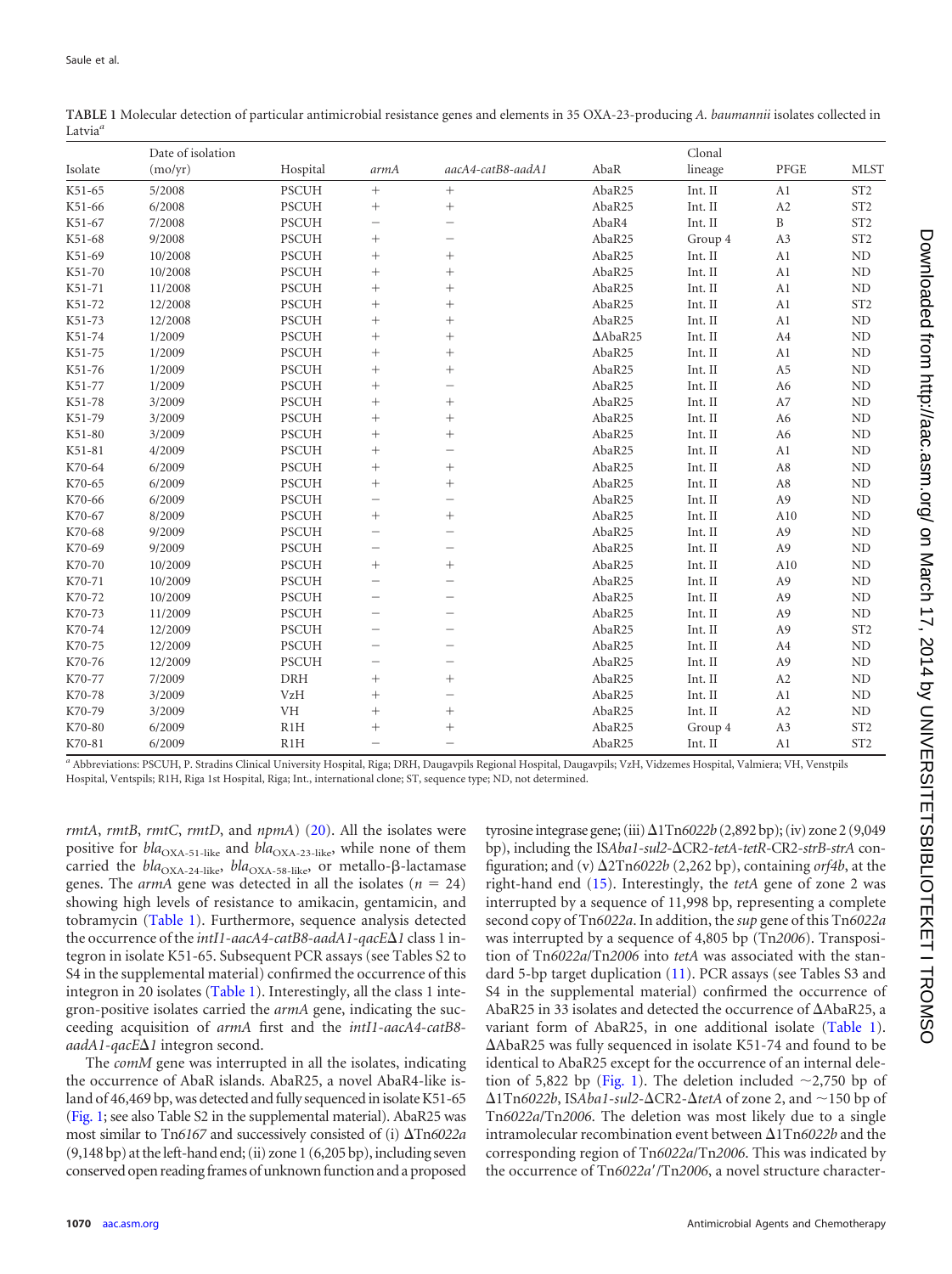

<span id="page-3-3"></span>FIG 1 Structures of three different *Acinetobacter baumannii* resistance islands: Tn6167 (A), AbaR25 (B), and  $\Delta A$ baR25 (C) (GenBank accession numbers [JN968483,](http://www.ncbi.nlm.nih.gov/nuccore?term=JN968483) [JX481978,](http://www.ncbi.nlm.nih.gov/nuccore?term=JX481978) and [JX481979,](http://www.ncbi.nlm.nih.gov/nuccore?term=JX481979) respectively). The genes and open reading frames (*orf*) are shown by labeled arrows, with the arrowhead indicating the direction of transcription. The mobile elements IS*Aba17*, IS*Aba1*, and CR2 are shown as labeled open boxes. Inverted repeats are shown as vertical bars. The vertical dashed arrow in panel A defines the transposition site of the second copy of Tn*6022a* in AbaR25. The vertical dashed arrows in panel B define the deletion in AbaR25. The genes and genetic structures are drawn to scale.

ized by a mosaic sequence derived from the two recombined segments. On the other hand, sequence analysis of the AbaR island in the ciprofloxacin-susceptible isolate (K51-67) detected an island of 16,808 bp showing 99.9% similarity with AbaR4 (GenBank accession numbers [JN107991](http://www.ncbi.nlm.nih.gov/nuccore?term=JN107991) and [CP001182\)](http://www.ncbi.nlm.nih.gov/nuccore?term=CP001182) [\(7,](#page-4-3) [12\)](#page-4-9).

Overall, our results detected the occurrence of a strain, representing 34 out of 35 isolates, responsible for a prolonged ongoing outbreak/endemic status of hospital-acquired infections in Latvia. The strain was linked to international clone II/ST2 and carried the *bla*<sub>OXA-23-like</sub> carbapenemase gene within a novel AbaR4-like island. The strain was partially equipped with the *armA* gene, and the *armA*-positive subdivision of this strain has subsequently acquired the *aacA4*-*catB8*-*aadA1* class 1 integron. The occurrence of minor differences among the PFGE patterns and limited variations in the phenotypic and genotypic resistance characteristics was anticipated since the isolates were collected over a prolonged period of more than 1 year [\(17\)](#page-4-10). As previously described, a linkage was detected between international clone II/ST2 and the *armA*, *aacA4*-*catB8*-*aadA1*, and AbaR4-like antimicrobial resistance elements [\(2,](#page-3-1) [14\)](#page-4-6). Further studies are required in order to determine the evolution and geographical and clonal distribution of the different AbaR islands in *A. baumannii*.

**Nucleotide sequence accession numbers.** The nucleotide sequences of AbaR25 and AbaR25 were deposited in the GenBank nucleotide database under accession numbers [JX481978](http://www.ncbi.nlm.nih.gov/nuccore?term=JX481978) and [JX481979,](http://www.ncbi.nlm.nih.gov/nuccore?term=JX481979) respectively.

## **ACKNOWLEDGMENTS**

Bjørg Haldorsen and Bettina Aasnæs are acknowledged for excellent technical assistance. We thank the Genotyping of Pathogens and Public Health platform (Institut Pasteur) for coding MLST alleles and profiles available at [www.pasteur.fr/recherche/genopole/PF8/mlst.](http://www.pasteur.fr/recherche/genopole/PF8/mlst)

Part of this project was funded by a research grant from the Northern-Norway Regional Health Authority, Latvian Research Council, and National Research Programme.

## <span id="page-3-0"></span>**REFERENCES**

- <span id="page-3-1"></span>1. **Dijkshoorn L, Nemec A, Seifert H.** 2007. An increasing threat in hospitals: multidrug-resistant *Acinetobacter baumannii.* Nat. Rev. Microbiol. **5**:939 –951.
- <span id="page-3-2"></span>2. **Karah N, Sundsfjord A, Towner K, Samuelsen O.** 2012. Insights into the global molecular epidemiology of carbapenem non-susceptible clones of *Acinetobacter baumannii.* Drug Resist. Updat. **15**:237–247.
- 3. **Poirel L, Nordmann P.** 2006. Carbapenem resistance in *Acinetobacter baumannii*: mechanisms and epidemiology. Clin. Microbiol. Infect. **12**:  $826 - 836$ .